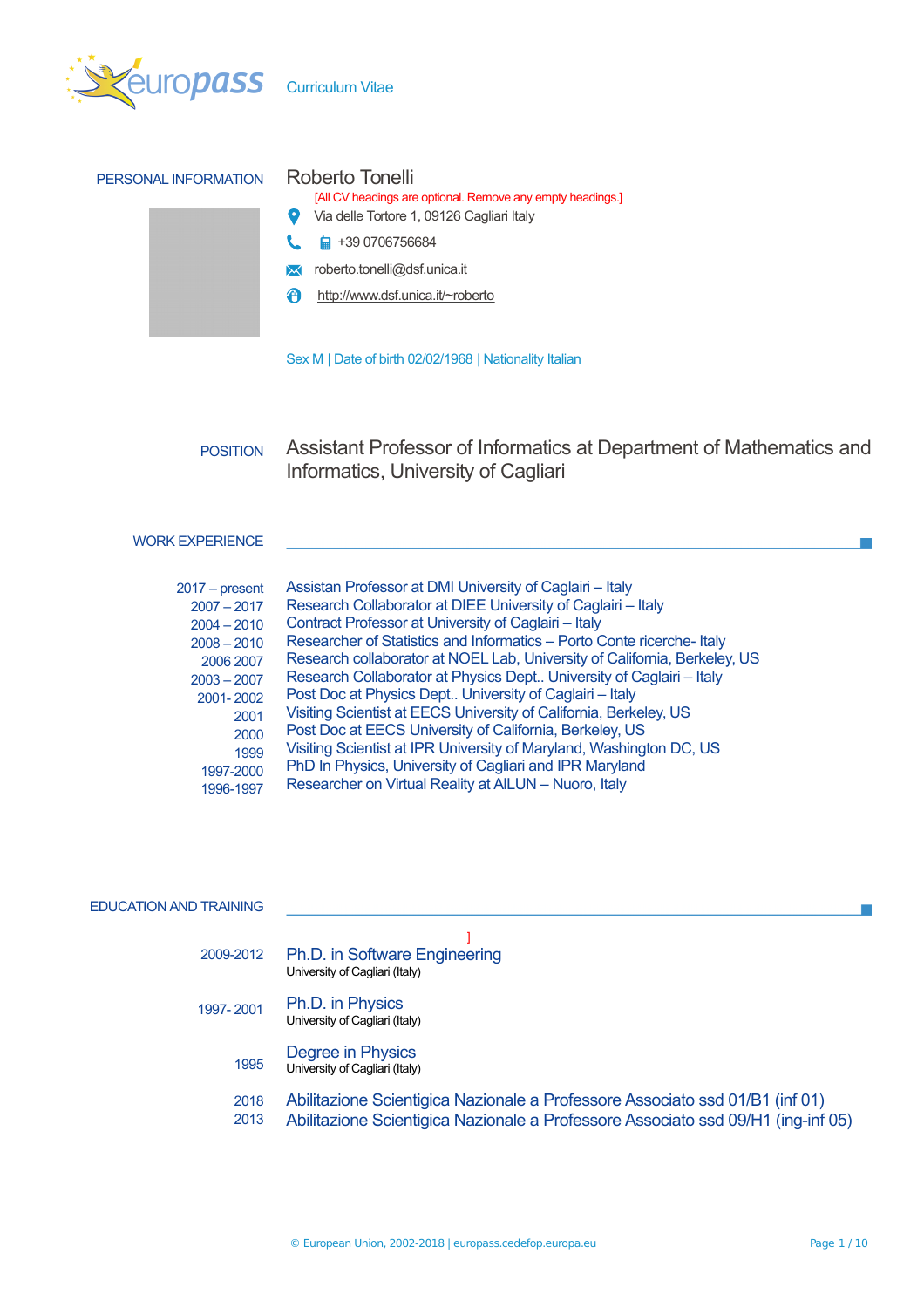

| <b>PERSONAL SKILLS</b>             |                                                                                                                                                                                                                                                                                                                                                                                                                                                                                                                                                                                                                                                                                       |                |                    |                   |                |  |
|------------------------------------|---------------------------------------------------------------------------------------------------------------------------------------------------------------------------------------------------------------------------------------------------------------------------------------------------------------------------------------------------------------------------------------------------------------------------------------------------------------------------------------------------------------------------------------------------------------------------------------------------------------------------------------------------------------------------------------|----------------|--------------------|-------------------|----------------|--|
|                                    |                                                                                                                                                                                                                                                                                                                                                                                                                                                                                                                                                                                                                                                                                       |                |                    |                   |                |  |
| Mother tongue(s)                   | Italian                                                                                                                                                                                                                                                                                                                                                                                                                                                                                                                                                                                                                                                                               |                |                    |                   |                |  |
| Other language(s)                  | <b>UNDERSTANDING</b>                                                                                                                                                                                                                                                                                                                                                                                                                                                                                                                                                                                                                                                                  |                | <b>SPEAKING</b>    |                   | <b>WRITING</b> |  |
|                                    | Listening                                                                                                                                                                                                                                                                                                                                                                                                                                                                                                                                                                                                                                                                             | Reading        | Spoken interaction | Spoken production |                |  |
| English                            | C <sub>1</sub>                                                                                                                                                                                                                                                                                                                                                                                                                                                                                                                                                                                                                                                                        | C <sub>1</sub> | C <sub>1</sub>     | C <sub>1</sub>    | C <sub>1</sub> |  |
|                                    | IELTS and CLA - University of Caglairi                                                                                                                                                                                                                                                                                                                                                                                                                                                                                                                                                                                                                                                |                |                    |                   |                |  |
| French                             | <b>B1</b>                                                                                                                                                                                                                                                                                                                                                                                                                                                                                                                                                                                                                                                                             | <b>B1</b>      | B1                 | <b>B1</b>         | <b>B1</b>      |  |
|                                    | Levels: A1/A2: Basic user - B1/B2: Independent user - C1/C2 Proficient user<br><b>Common European Framework of Reference for Languages</b>                                                                                                                                                                                                                                                                                                                                                                                                                                                                                                                                            |                |                    |                   |                |  |
| <b>Communication skills</b>        | Excellent communication skills in English acquired during various years spent in<br>US, as Workshops and Conferences Principal Organizer, Chair and Talks.                                                                                                                                                                                                                                                                                                                                                                                                                                                                                                                            |                |                    |                   |                |  |
| Organisational / managerial skills | I lead teams of Post-Doc, Ph.D students and Master students. I am Principal<br>Investigator and Coordinator of scientific projects financed through competition<br>among pairs calls and I direct all the people involved within the projects. I am vice-<br>coordinator of the Ph.D. board in Mathematics and Informatics at University of<br>Cagliari. I am the founder of a Spin-Off on blockchain technologies at University of<br>Cagliari. I collaborate with researchers groups in England, New Zealand, Israel,<br>US, Canada, France, Germany, Finland, Hong Kong, China. I organized about<br>twenty international conferences and workshops as well as two summer schools. |                |                    |                   |                |  |
| Job-related skills                 | I do have expertise in in Blockchain Software Engineering, in complex networks<br>analysis and complex network systems. Expertise on Statistics (teacher of<br>Statistics at University of Cagliari)                                                                                                                                                                                                                                                                                                                                                                                                                                                                                  |                |                    |                   |                |  |
| <b>Driving licence</b>             | B                                                                                                                                                                                                                                                                                                                                                                                                                                                                                                                                                                                                                                                                                     |                |                    |                   |                |  |
| <b>ADDITIONAL INFORMATION</b>      |                                                                                                                                                                                                                                                                                                                                                                                                                                                                                                                                                                                                                                                                                       |                |                    |                   |                |  |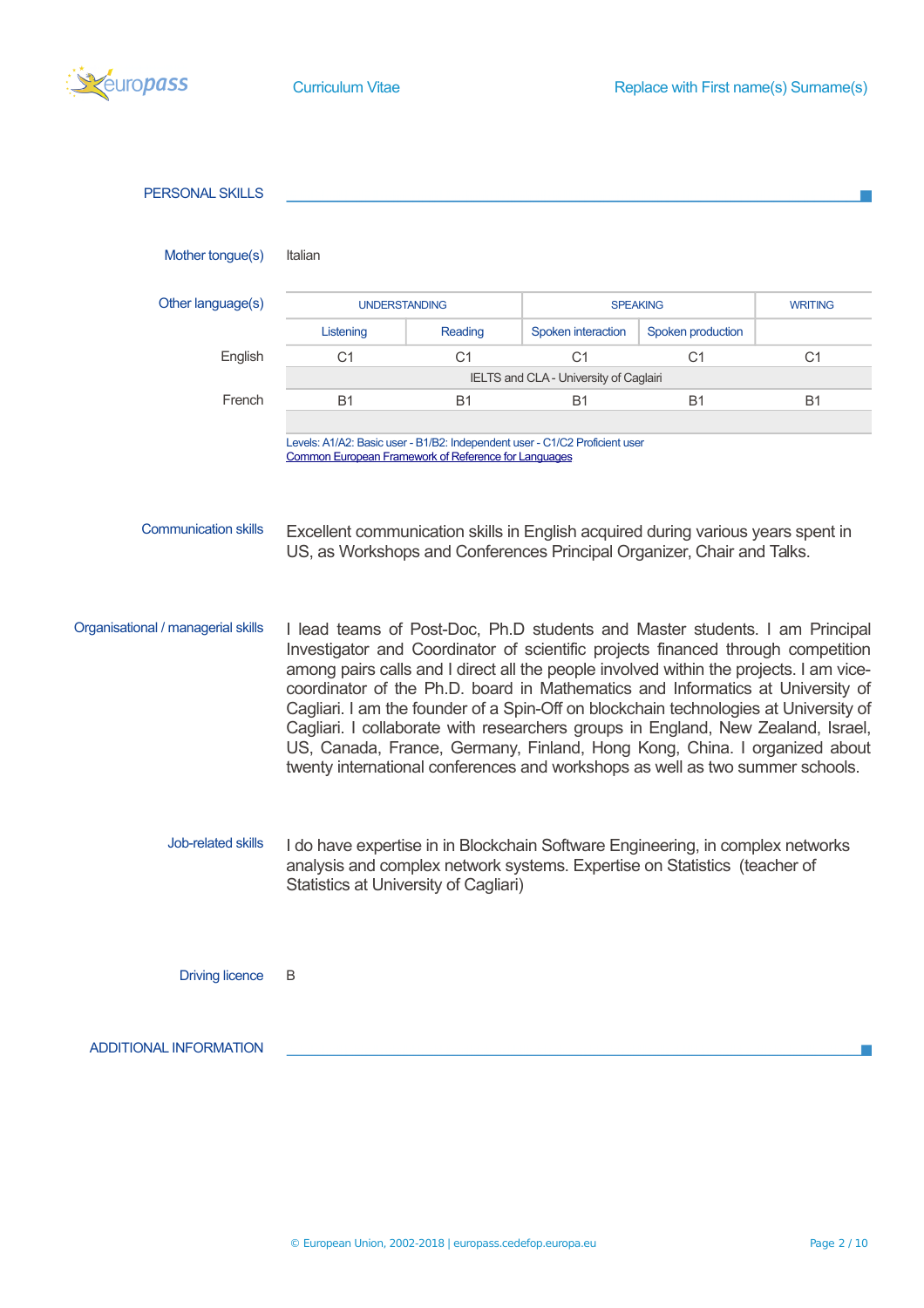

**Projects** 

-Responsabile Scientifico (Principal Investigator) project "ABATA", MISE call 2019, euro 900.000

-Responsabile Scientifico (Principal Investigator) projetc "CryptoVoting" on Blockchain, 2014-2020 POR FESR Sardegna 2014 – 2020 seconf call 17 -10-2018, euro 364.000, from november 2018..

-Responsabile Scientifico (Principal Investigator) projetc "CryptoTrading" on Blockchain, 2014-2020 POR FESR Sardegna 2014 – 2020, - Asse 1 Azione 1.1.3 Strategia 2 "Creare opportunità di lavoro favorendo la competitività delle imprese" Programma di intervento 3 "Competitività delle imprese" Aiuti per Progetti di Ricerca e Sviluppo-, euro 170.000, from 13-11-2017.

-Responsabile Scientifico (Principal Investigator) progect CAFCha on Blockchain, Certification of Agrifood Chain, 2014-2020 POR FESR Sardegna 2014 – 2020, -Asse 1 Azione 1.1.3 Strategia 2 "Creare opportunità di lavoro favorendo la competitività delle imprese" Programma di intervento 3 "Competitività delle imprese" Aiuti per Progetti di Ricerca e Sviluppo-, euro 505.000 from 20-11-2017.

RAS Integrated Facilitation Program (PIA) for Industry, Artisanship and Services, call 14/10/2008, project No. 265, Advanced Technologies for Software Measuring and Integrated Management, TAMIGIS, collaborator.

L.R. 7/2007: LEAN 2.0: Un Approccio Lean per Abilitare l'Internet del Futuro - Eur 250.000, collaborator (2012- 2015).

EURACE: studio di modelli economici e di un simulatore ad agenti dell'economia europea: Progetto U.E. STREP - Eur 2.200.000 ( 260.000 to Cagliari Unit) collaborator (2006-2009).

tOSSad - towards Open Source Software adoption and dissemination , Progetto Europeo IST-3, collaborator.

Complex Markets: studio dei mercati finanziari dal punto di vista della teoria della complessità 2008, collaborator.

Supporting the coordination ofl Visiting Professor project, University of Cagliari, "Control of nonlinear dynamic systems, impulsive control theory and its applications to chaotic commuinication systems" 14.000 Eur, 2007.

Supporting the cordination of project Master&Back of Regione Sardegna: "Studiare la transizione del caos con il formalismo della termodinamica non estensiva applicata al circuito di Chua", 28.800 Eur 2006/07-2007/08.

Regione Autonoma della Sardegna (RAS), Regional Law No. 7, 2007 on Promoting Scientific Research and Technological Innovation in Sardinia, call 14/2/2009, collaborator.

### Technological transfer

Founder member of a Spin-Off of University of Cagliari on blockchain technologies and its applications.

#### **Memberships**

- Member of the PhD board at DMI University of Cagliari, Italy

- 1996 member of INFM (Istituto Nazionale di Fisica della Materia)
- 1998-1999 and 2002-2003 member of Material Research Society (MRS)
- 1999 member of IRP (Institute of Plasma Research) at University of Maryland in College Park, (USA).
- 2000 staff member of NOEL LAB and ERL University of California , Berkeley
- Member of SLACS/INFM/CNR Dip. Di Fisica, Cagliari (IT) 2003-2007
- Member of INFN, sezione di Cagliari, 2004 2007.
- Member of S.I.F. (Societa' Italiana di Fisica) 2003-2007.
- From 1987 member of ANPDI (Associazione Nazionale Paracadutisti D'Italia).

#### **Presentations**

- Invited talk at Blockchain Connect Conference, San Francisco CA USA, January 2019, "Blockchain Oriente Software Engineering: Challenges and New Directions" R. Tonelli e "ABCDE: Agile Block Chain Dapp Engineering" Roberto Tonelli, University of Cagliari - DMI – AgileGroup.
- Talk "Implementing a microservices system with blockchain smart contracts" IWBOSE, 2nd International Workshop on Blockchain Oriented Software Engineering, Workshop of SANER 2019, February 24, Hangzhou, China.
- University of Cagliari, student seminar in italian: "La tecnologia Blokchain", 9/2/2019
- University of Cagliari, 10/11/2017, seminar: "The parity wallet case" problems in blockchain and Smart Contracts.
- Talk at: "Scientific School on Blockchain", Pula June 2019, organized by CRS4 and DMI with financial support by Sardegna Ricerche.
- Invited talk to WETSEB 2018, Gothenburg Sweden, Workshop of ICSE, "A road map to Software Engineering for Blockchain: open problems and challenges" on Blockchain Software Engineering and Smart Contracts.
- Introductory talk "Blockchain Oriented Software Engineering" and chair of IWBOSE, 1th International Workshop on Blockchain Oriented Software Engineering, Workshop of SANER 2018, March 20, Campobasso, Italy.
- Talk "Smart Contracts Vulnerabilities: A Call for Blockchain Software Engineering?", IWBOSE, 1th International Workshop on Blockchain Oriented Software Engineering, Workshop of SANER 2018, March 20, Campobasso, Italy.
- Introductory talk to "WETSOM 2015, workshop of ICSE", Florence Italy 2015.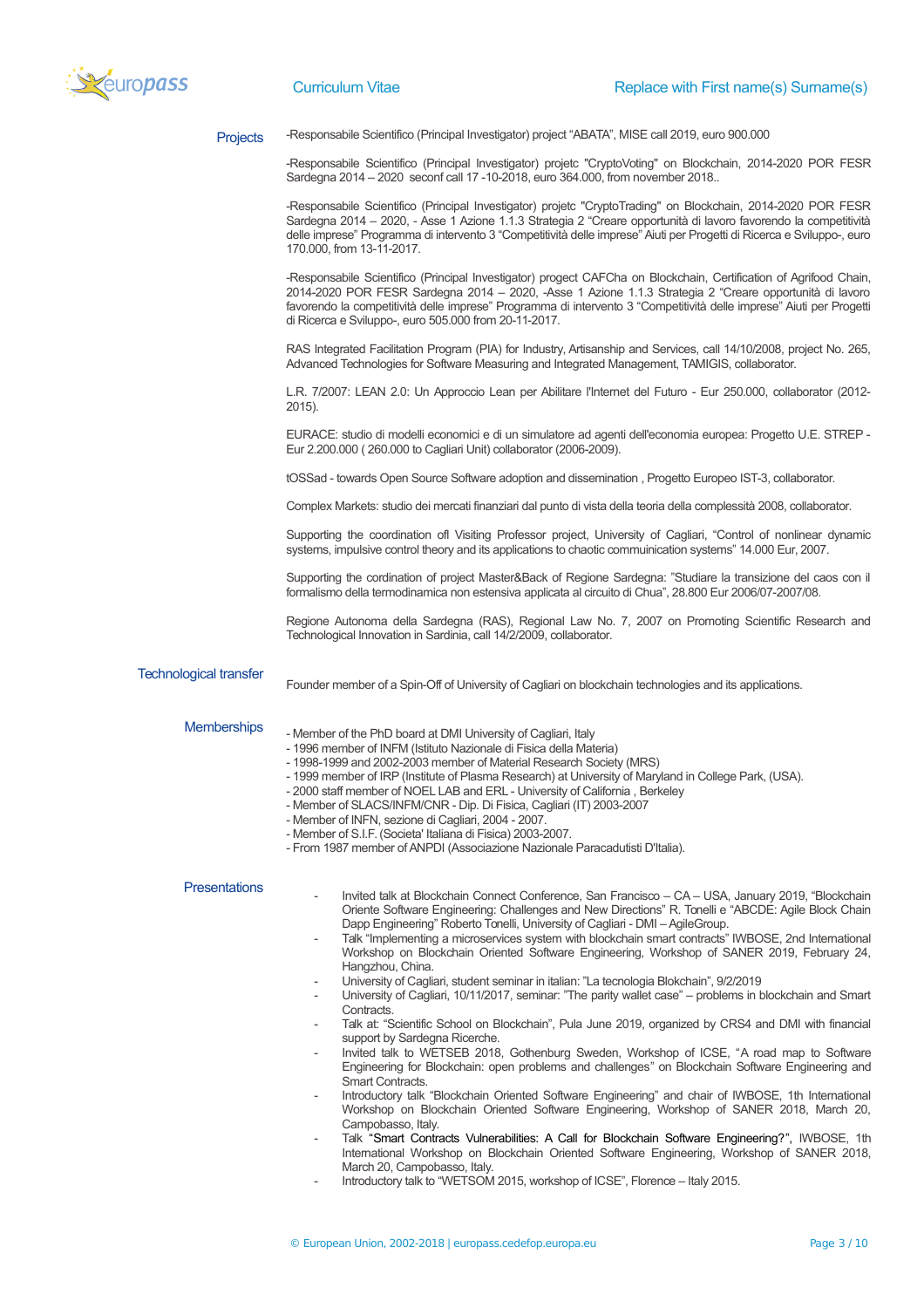

- Introductory talk to ["Agile Methods. Large-Scale Development, Refactoring, Testing, and Estimation" X](http://scholar.google.it/citations?view_op=view_citation&hl=it&user=kCjnRKAAAAAJ&sortby=pubdate&citation_for_view=kCjnRKAAAAAJ:NaGl4SEjCO4C)P 2014 Roma Italy.
- Talk: "Two Case Studies on Clusterization of Refactored Classes " RefTest 2013, Wien.
- ETSM 2009 "Statistical distributions and Modeling of Software Networks", Pula, Italy May 2009.
- XP2009, "An analysis of bug distribution in object oriented systems", Pula, Italy May 2009.
- "Complex Systems", Complex Market Meeting, Cagliari, 21st Feb. 2006.
- Talk "The fracture of composite materials" at "AFRICAN MRS2003", Johannesbourg (South-Africa) 2003.
- Talk "Coupled Modes Versus Nonlinear Scrhodinger Equation for Wave Propagation in Continuous Media", International Conference on Waves and Stability in Continuous Media"WASCOM 2003", Villasimius (CA) Italy 2003.
- "The model of Chua's atom" ISCAS 2002, Scottsdale-Phoenix, AZ (USA) 2002
- "Chaotic modeling for fracture in composite materials" International Workshop on synchronization, pattern formation and spatio-temporal chaos in coupled chaotic oscillators, CHAOS' 98, Santiago di Compostela, Spain,1998;
- Talk "Feedback Synchronization Using Pole Placement Control", "Dynamics Days 1999" Como Italy (1999).
- Talk "Fracture in Composites, a Nonlinear Dynamic Scheme", "MRS 1998 Fall Meeting", Boston (USA), 1998.
- Talk "From Bifurcations to Chua's Periodic Table", "MRS 2002 Spring Meeting", Sanfrancisco (USA), 2002
- Talk "The fracture of Composite Materials" at "Plasticity of Materials", Granada, Spagna 1998.
- Talk "Non Extensive Entropies and Weak Sensitivity at the Edge of Chaos", "8th Granada Seminar on Computational and Statistical Physics", 7-10 Febbraio 2005, Granada, Spain.
- Talk "What Entropy at the Edge of Chaos?", "NextSigmaPhi" (NonextensiveThermodynamics), Colymbari, Crete, Greece, 12-18 Aug. 2005.
- Talk "The model of Chua's Atom and the Route to Bifurcations", "Dynamics Days 2003", Scottsdale-Phoenix, AZ (USA) 2003 ;

**Conferences** Principal Organizer e Chair of WETSEB 2020 (**Workshop on Emerging Trends in Software Engineering for Blockchain**), workshop of ICSE, , Seoul, South Korea, 27 May 2020.

Principal Organizer e Chair of IWBOSE 2020 (**Int. Workshop on Blockchain Oriented Software Engineering**), workshop of SANER, London - Ontario, Canada, 18 February 2020

Principal Organizer e Chair of WETSEB 2019 (**Workshop on Emerging Trends in Software Engineering for Blockchain**), workshop of ICSE, Montreal, canada, 27 May 2019.

Principal Organizer e Chair of IWBOSE 2019 (**Int. Workshop on Blockchain Oriented Software Engineering**), workshop of SANER, Szen, China, 20 February 2019

Principal Organizer e Chair of 26<sup>th</sup> ESUG (European Smalltalk User Group) 2018, conference, 10-14 September 2018, Cagliari, Italy.

Principal Organizer e Chair of WETSEB 2018 (**Workshop on Emerging Trends in Software Engineering for Blockchain**), workshop of ICSE, Gothenburg, Sweden, 27 May 2018.

Principal Organizer e Chair of IWBOSE 2018 (I**nt. Workshop on Blockchain Oriented Software Engineering**), workshop of SANER, Campobasso, Italy, 20 March 2018.

Principal Organizer e Chair of WETSOM 2017, workshop of ICSE, Buenos Aires, Argentina, May 2017.

Coordiantor, Chair (single) and Editor for **six Scientific Workshops** of XP2017, Cologne germany, May 2017.

Principal Organizer and Chair of RefTest 2016 Workshop, co-located with XP2016, Edinburg UK, May 2016.

Principal Organizer and Chair of WETSOM 2016, workshop of ICSE, Austin – Texas USA 2016.

Principal Organizer and Chair of WETSOM 2015, workshop of ICSE, Florence – Italy 2015.

Principal Organizer and Chair of RefTest 2015 Workshop, co-located with XP2015, Helsinki, May 2015.

Principal Organizer, Chair and Editor of RefTest 2014 Workshop, co-located with XP2014, Rome, May 2014. Principal Organizer, Chair and proceedings manager of RefTest 2013 Workshop, co-located with XP2013, Wien,

June 2013

Organizer for XP2012 Scientific Workshop, Malmo May 2012.

Organizer and Track-Chair for XP2013 Scientific Workshop, Wien, May 2013.

Organizer and Track-Chair for XP2014 Scientific Workshop, Rome, May 2014.

Organizer and Track-Chair for XP2015 Scientific Workshop, Helsinki, May 2015.

PC member of WETSOM 2011, workshop of ICSE, Honolulu, Hawaii, USA 2011.

PC member of WETSOM 2012, workshop of ICSE, Zurich, May 2012.

PC member of WETSOM 2013, workshop of ICSE, Sanfrancisco, May 2013.

PC member of XP2013 Scientific Workshop, Wien, May 2013.

PC member of XP2014 Scientific Workshop, Rome, May 2014.

PC member of XP2015 Scientific Workshop, Helsinki, May 2015.

PC member of AGILE 2015, Washington DC, USA, August 2015.

PC member of XP2016 Scientific Workshop, Edimburg – UK , May 2016.

PC member of XP2017, Cologne - Germany, May 2017.

PC member of WTSC17 (International Workshop on Trusted Smart Contracts)

PC member of WTSC18 (International Workshop on Trusted Smart Contracts)

PC member of WTSC19 (International Workshop on Trusted Smart Contracts)

Guest Editor of special issues Journals on Blockchain topics: Editor of volume: "IEEE 2nd International Workshop on Blockchain Oriented Software Engineering", IEEE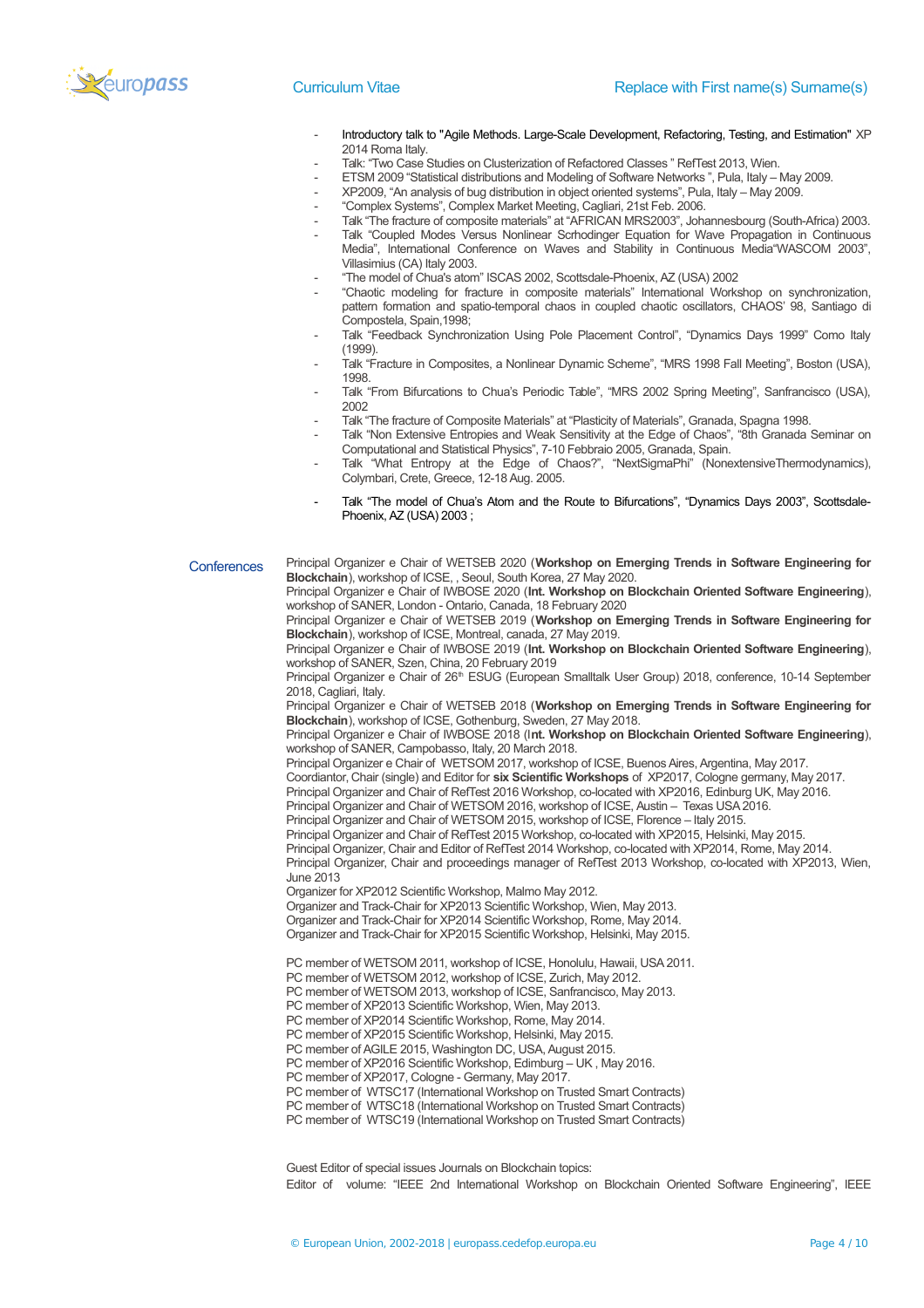

| <b>Guest Editor</b>       | Computer Society (2019), IWBOSE 19. IEEE Catalog Number: CFP19P97-ART<br>ISBN: 978-1-7281-1807-9.<br>Editor of volume: "IEEE 1nd International Workshop on Blockchain Oriented Software<br>Engineering", IEEE Computer Society (2018), IWBOSE 18. IEEE Catalog Number: CFP18P97-ART<br>ISBN: 978-1-5386-5986-1.<br>Editor of Special Issue "Blockchain Technology and Applications" for Journal "Technologies - MDPI"<br>Special Issue "Advances in Blockchain Technology and Applications" per il Journal "Applied Sciences-<br>MDPI"<br>Prize for the top-50 most influential papers on blockchain in 2018, received on January 2019 from Blockchain |  |  |  |
|---------------------------|--------------------------------------------------------------------------------------------------------------------------------------------------------------------------------------------------------------------------------------------------------------------------------------------------------------------------------------------------------------------------------------------------------------------------------------------------------------------------------------------------------------------------------------------------------------------------------------------------------------------------------------------------------|--|--|--|
| <b>Honours and awards</b> | Connect Conference, San Francisco - CA - USA.<br>Prize for the best PhD thesis in Software Engineering: "Power Laws in Software Systems", DIEE Electrical and                                                                                                                                                                                                                                                                                                                                                                                                                                                                                          |  |  |  |
|                           | Electronics Eng. Dept., Universita' degli Studi di Cagliari, Italy, committee president e Prof. Pekka Abrahamsson.                                                                                                                                                                                                                                                                                                                                                                                                                                                                                                                                     |  |  |  |
|                           | Acnowledgement and publication of : integer number sequences "Fibonacci-like", on The On-Line Encyclopedia of<br>Integer Sequences, AT&T-USA, numbers A131600 e A131601 fo rcomputing topological entropies in shift spaces<br>and in cellular automata.                                                                                                                                                                                                                                                                                                                                                                                               |  |  |  |
|                           | Prize of the University of Cagliari for young researchers Universita' degli Studi di Cagliari, 5 Milioni di Lire Italiane,<br>2000/01.                                                                                                                                                                                                                                                                                                                                                                                                                                                                                                                 |  |  |  |
|                           | Prize and support for young researchers of Regione Sardegna (RAS) on "Analisi di sistemi dinamici non-lineari con<br>simulazioni numeriche al calcolatore", 8 Milioni di Lire Italiane, 1999.                                                                                                                                                                                                                                                                                                                                                                                                                                                          |  |  |  |
|                           | A Pinna, S Ibba, G. Baralla, M Marchesi, R Tonelli "A Massive Analysis of Ethereum Smart Contracts.<br>$\bullet$<br>Empirical study and code metrics". IEEE Access 7, 78194-78213 2019.                                                                                                                                                                                                                                                                                                                                                                                                                                                                |  |  |  |
| <b>Publications</b>       | R Tonelli, S Ducasse, M Marchesi, A Bracciali, "IWBOSE 2019 Preface", Proceedings of ICSE 2019.<br>$\bullet$                                                                                                                                                                                                                                                                                                                                                                                                                                                                                                                                           |  |  |  |
|                           | M Ortu, M Marchesi, R Tonelli "Empirical analysis of affect of merged issues on GitHub" Proceedings of<br>٠<br>the 4th International Workshop on Emotion Awareness in Software Engineering 2019.                                                                                                                                                                                                                                                                                                                                                                                                                                                       |  |  |  |
|                           | L Cocco, R Tonelli, M Marchesi "An Agent-Based Artificial Market Model for Studying the Bitcoin Trading"<br>٠<br>IEEE Access 7, 42908-42920, 2019.                                                                                                                                                                                                                                                                                                                                                                                                                                                                                                     |  |  |  |
|                           | L. Cocco, R. Tonelli, M. Marchesi, "An agent based model to analyze the bitcoin activity and acomparison<br>$\bullet$<br>with the gold mining industry", Future Internet 11 (1), 8.                                                                                                                                                                                                                                                                                                                                                                                                                                                                    |  |  |  |
|                           | S Ibba, A Pinna, M Lunesu, M Marchesi, R Tonelli "Initial Coin Offerings and Agile Practices." Future<br>٠<br>Internet 10 (11), 103                                                                                                                                                                                                                                                                                                                                                                                                                                                                                                                    |  |  |  |
|                           | Roberto Tonelli, Maria Ilaria Lunesu, Andrea Pinna, Davide Taibi, and Michele Marchesi, "Implementing a<br>Microservices System with Blockchain Smart Contracts", Proceedings of International Workshop on<br>Blockchain Oriented Software Engineering (IWBOSE), 2019, co-located with SANER 2019, Hangzhou,<br>Cina.                                                                                                                                                                                                                                                                                                                                  |  |  |  |
|                           | R. Tonelli e D. Puligheddu, Book chapter "Managing CRM with Fabric Hyperledger blockchain<br>٠<br>technology", book chapter of --Blockchain and Web 3.0: Social, economic, and technological challenges<br>-Editors: Massimo Ragnedda, Northumbria University at Newcastle, Giuseppe Destefanis, School of<br>Computer Science, University of Hertfordshire - Routledge Editor.                                                                                                                                                                                                                                                                        |  |  |  |
|                           | M Marchesi, L Marchesi, R Tonelli "An Agile Software Engineering Method to Design Blockchain<br>$\bullet$<br>Applications" arXiv preprint arXiv:1809.09596 - Proceedings of Central and Eastern European Software<br>Engineering Conference Russia, Moscow, Russian Federation, October 12–13, 2018 (CEE-SECR '18).                                                                                                                                                                                                                                                                                                                                    |  |  |  |
|                           | Gavina Baralla, Simona Ibba, Michele Marchesi, Roberto Tonelli and Sebastiano Missineo "A blockchain<br>٠<br>based system to ensure transparency and reliability in food supply chain" European conference on<br>Parallel processing 2018, 379-391 Torino-Italy                                                                                                                                                                                                                                                                                                                                                                                        |  |  |  |
|                           | Marco Ortu, Tracy Hall, Michele Marchesi, Roberto Tonelli, David Bowes, Giuseppe Destefanis "Mining<br>$\bullet$<br>Communication Patterns in Software Development, a GitHub Analysis" Proceedings of the 14 <sup>th</sup><br>International Conference on Predictive Models and Data Analytics in Software Engineering 2018/10/10                                                                                                                                                                                                                                                                                                                      |  |  |  |
|                           | Pinna, Andrea, Tonelli, Roberto, Orrú Matteo, Marchesi, Michele (2018). "A Petri Nets Model for<br>$\bullet$<br>Blockchain Analysis." COMPUTER JOURNAL, p. 1-15, ISSN: 0010-4620, doi: 10.1093/comjnl/bxy001.                                                                                                                                                                                                                                                                                                                                                                                                                                          |  |  |  |
|                           | 2018 IEEE 1st International Workshop on Blockchain Oriented Software Engineering (IWBOSE)<br>$\bullet$                                                                                                                                                                                                                                                                                                                                                                                                                                                                                                                                                 |  |  |  |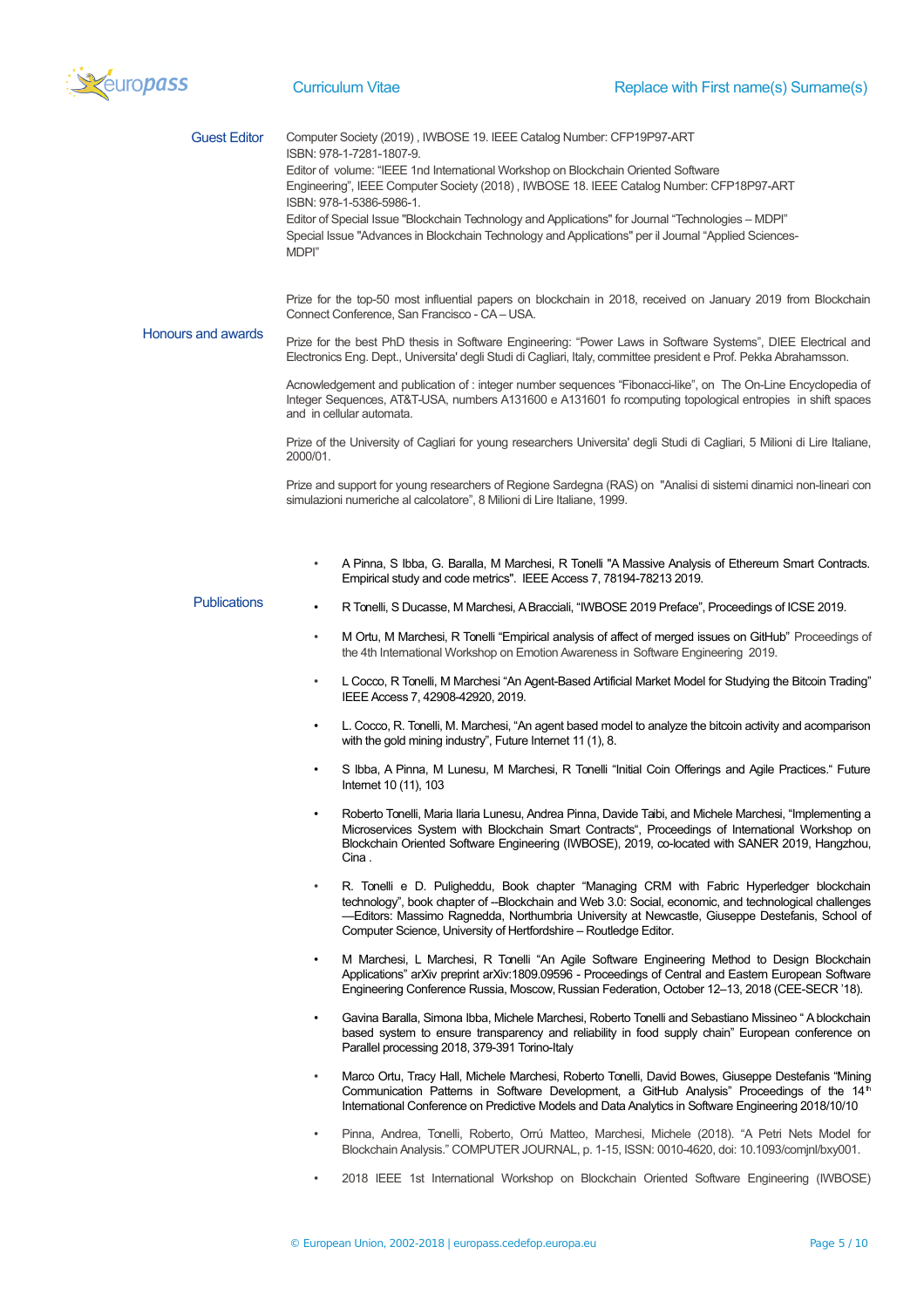

Proceedings Preface, Roberto Tonelli, Stéphane Ducasse, Gianni Fenu, and Andrea Bracciali, DOI [10.1109/IWBOSE.2018.8327540](https://doi.org/10.1109/IWBOSE.2018.8327540)

- Giuseppe Destefanis, Michele Marchesi, Marco Ortu, Roberto Tonelli, Andrea Bracciali, Robert Hierons "Smart Contracts Vulnerabilities: a Call for Blockchain Software Engineering", Proceedings of International Workshop on Blockchain Oriented Software Engineering (IWBOSE), 2018/3/20, co-located with SANER 2018, Campobasso Italy.
- Gianni Fenu, Lodovica Marchesi, Michele Marchesi, Roberto Tonelli, "The ICO Phenomenon and its Relationships with Ethereum Smart Contracts Environement", Proceedings of International Workshop on Blockchain Oriented Software Engineering (IWBOSE), 2018/3/20, co-located with SANER 2018, Campobasso Italy.
- Simona Ibba, Gavina Baralla, Andrea Pinna and Roberto Tonelli, "Survey: how much the academic startups know and use Agile Software and Lean Startup methodologies?", accepted for FIAREX 2018, May 2018, Porto, Portogallo.
- Roberto Tonelli, Andrea Pinna, Gavina Baralla and Simona Ibba, "Ethereum Smart Contracts as Blockchain-oriented Microservices", accepted for MADE 2018, May 2018, Porto, Portogallo.
- Valentina Lenarduzzi, Maria Ilaria Lunesu, Michele Marchesi and Roberto Tonelli, "Blockchain applications for Agile methodologies", XP 2018, May 2018, Porto, Portogallo.
- Marco Ortu, Andrea Pinna, Roberto Tonelli, Michele Marchesi, David Bowes and Giuseppe Destefanis "Angry-Builds: An Empirical Study Of Affect Metrics and Builds Success on GitHub Ecosystem", XP 2018, May 2018, Porto, Portogallo.
- Giuseppe Destefanis, Mahir Arzoky, Steve Counsell, Stephen Swift, Marco Ortu, Roberto Tonelli, Michele Marchesi, "113 Times Tomcat: a Dataset", PeerJ preprint, Feb. 2018.
- Marco Ortu, Giuseppe Destefanis, Steve Counsell, Michele Marchesi, Roberto Tonelli, "Connecting the Dots, Measuring [Effectiveness and Affectiveness in Software Systems"](http://ieeexplore.ieee.org/abstract/document/7961894/), SEMOTION 2017, 2nd International Workshop on Emotion Awareness in Software Engineering (SEmotion), 2017 IEEE/ACM.
- Concas Giulio, Marchesi Michele, Monni Cristina, Orru' Matteo, Tonelli Roberto, "Software Quality and Community Structure in Java Software Networks", INTERNATIONAL JOURNAL OF SOFTWARE ENGINEERING AND KNOWLEDGE ENGINEERING, vol. 27, (2017) p. 1063-1096, ISSN: 0218-1940, doi: 10.1142/S0218194017500401
- M Ortu, G Destefanis, S Counsell, S Swift, R Tonelli, M Marchesi, "How diverse is your team? Investigating gender and nationality diversity in GitHub teams" JOURNAL OF SOFTWARE ENGINEERING RESEARCH AND DEVELOPMENT, (2017) vol. 5, ISSN: 2195-1721, doi: 10.1186/s40411-017-0044-y
- R Tonelli, S Counsell, G Destefanis, A Murgia, E Tempero, "Preface to [8th Workshop on Emerging](javascript:void(0)) [Trends in Software Metrics" 8](javascript:void(0))th Workshop on Emerging Trends in Software Metrics (WETSoM), 2017 IEEE/ACM, 1-1.
- S Porru, A Pinna, M Marchesi, R Tonelli, "Blockchain-oriented software engineering: Challenges and new directions" Proceedings of the 2017 IEEE/ACM 39th International Conference on Software Engineering Companion, ICSE-C 2017. p. 169-171, ISBN: 978-1-5386-1589-8, Buenos Aires, Argentina, 20-28 May 2017, doi: 10.1109/ICSE-C.2017.142.
- G Destefanis, M Ortu, S Counsell, S Swift, R Tonelli, M Marchesi, "On the randomness and seasonality of affective metrics for software development" Proceedings of the ACM Symposium on Applied ComputingVolume Part F128005, 3 April 2017, Pages 1266-127132nd Annual ACM Symposium on Applied Computing, SAC 2017.
- Destefanis G, Ortu M, Counsell S, Swift S, Marchesi M, Tonelli R., "Software development: do good manners matter?" PEERJ COMPUTER SCIENCE, vol. 2, (2016), p. 1-35, ISSN: 2376-5992, doi: 10.7717/peerj-cs.73
- Counsell S., Murgia A., Tempero E., Tonelli R., "Message from the Workshop Chairs-WETSoM 2016", Proceedings of the 7th Workshop on Emerging Trends in Software Metrics (WETSoM), 2016 IEEE/ACM, pp. Vii
- "Estimating Story Points from Issue Reports", Simone Porru, Alessandro Murgia, Serge Demeyer, Michele Marchesi, Roberto Tonelli, ACM Proceedings of the The 12th International Conference on Predictive Models and Data Analytics in Software Engineering, sett. 2016
- "How diverse is your team? Investigating gender and nationality diversity in GitHub teams", Marco Ortu, Giuseppe Destefanis, Steve Counsell, Stephen Swift, Michele Marchesi, Roberto Tonelli, PeerJ Preprints https://doi.org/10.7287/peerj.preprints.2285v1 CC BY 4.0 Open Access, Jul 2016.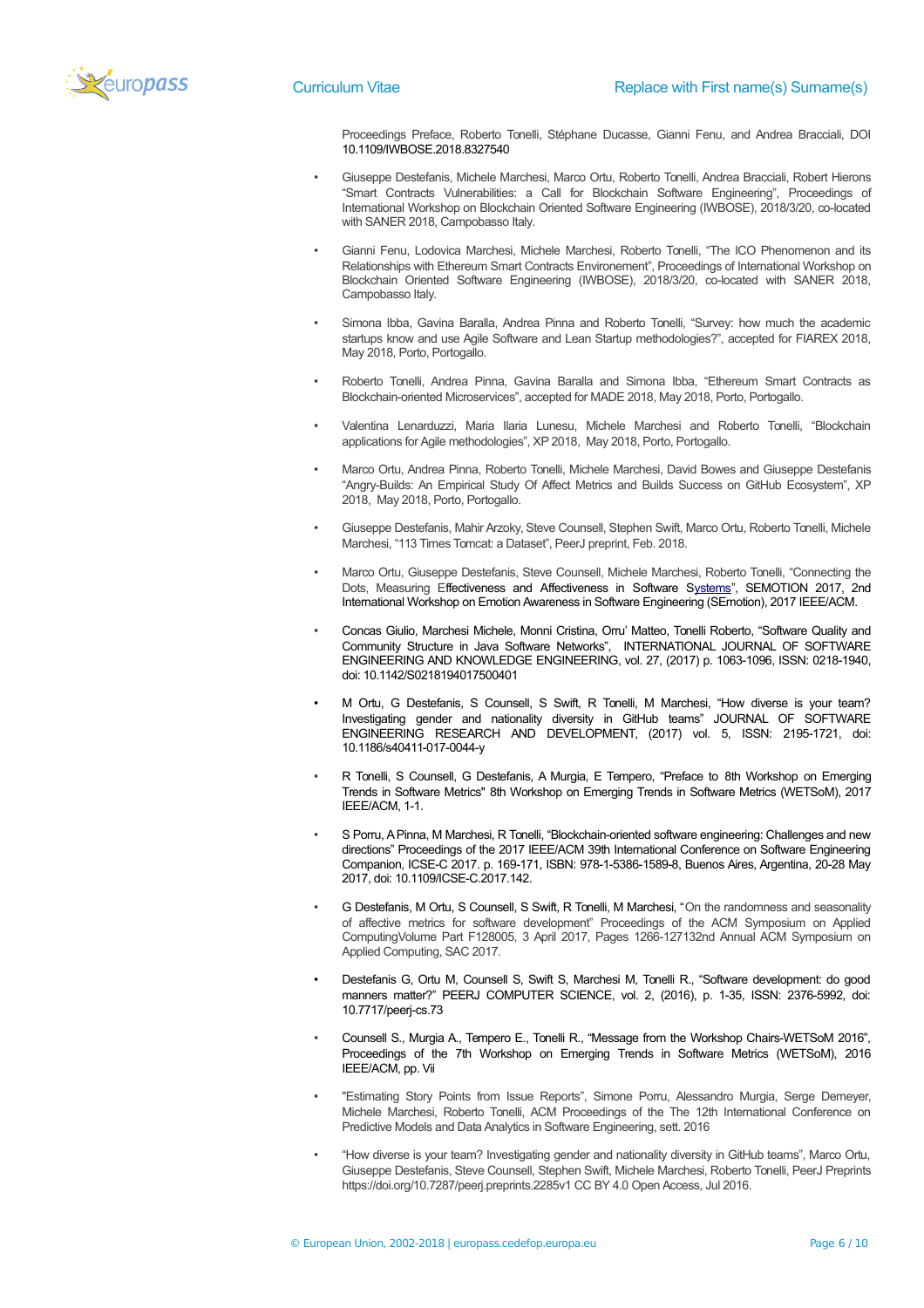- "Software development: do good manners matter?", Giuseppe Destefanis, Marco Ortu, Steve Counsell, Michele Marchesi, Roberto Tonelli, PeerJ, July 2016, DOI 10.7717/peerj-cs.73
- "Arsonists or firefighters? Affectiveness in agile software development", M.Ortu, G.Destefanis, S.Counsell, S. Swift, R. Tonelli, M. Marchesi, Agile Processes, in Software Engineering, and Extreme Programming, Volume 251 of the series Lecture Notes in Business Information Processing pp 144-155, May 2016 10.1007/978-3-319-33515-5\_12
- "The emotional side of software developers in JIRA" Marco Ortu, Alessandro Murgia, Giuseppe Destefanis, Parastou Tourani, Roberto Tonelli, Michele Marchesi, Bram Adams, ACM Proceedings of the 13th International Workshop on Mining Software Repositories (MRS 2016), Pag. 480-483, May 2016.
- "How do Python programs use inheritance? a replication study", Matteo Orru', Ewan Tempero, Michele Marchesi, Roberto Tonelli, IEEE Asia-Pacific Software Engineering Conference (APSEC) Pag. 309-315, Dec. 2015, ISBN: 978-1-4673-9644-8
- "A Preliminary Study on Mobile Apps Call Graphs through a Complex Network Approach", Matteo Orru', Simone Porru, Roberto Tonelli, Michele Marchesi, 2015 11th International Conference on Signal-Image Technology & Internet-Based Systems (SITIS), Pag. 482-488, Nov. 2015.
- "A curated benchmark collection of python systems for empirical studies on software engineering", Matteo Orrú, Ewan Tempero, Michele Marchesi, Roberto Tonelli, Giuseppe Destefanis, ACM Proceedings of the 11th International Conference on Predictive Models and Data Analytics in Software Engineering, Pag. 2, Oct. 2015.
- S Counsell, A. Visaggio, E Tempero, R Tonelli, "Preface to [6th Workshop on Emerging Trends in](javascript:void(0)) [Software Metrics" 6](javascript:void(0))th Workshop on Emerging Trends in Software Metrics (WETSoM), 2015 IEEE/ACM. pp. 1021-1022
- S Counsell, E Tempero, R Tonelli, A. Visaggio, "Message from the Chair[s" 6](javascript:void(0))th Workshop on Emerging Trends in Software Metrics (WETSoM), 2015 IEEE/ACM, pp.vii
- "Predicting software defectiveness through network analysis", Orru' Matteo, Monni Cristina, Marchesi Michele, Concas Giulio, Tonelli Roberto, CEUR Workshop Proceedings Volume 1820, 2015, Pages 36- 478th Seminar on Advanced Techniques and Tools for Software Evolution, SATToSE 2015.
- "The jira repository dataset: Understanding social aspects of software development", Marco Ortu, Giuseppe Destefanis, Bram Adams, Alessandro Murgia, Michele Marchesi, Roberto Tonelli, Proceedings of the 11th International Conference on Predictive Models and Data Analytics in Software Engineering, Pag. 1, Oct. 2015.
- "Re-visiting the 'Maintainability Index;' Metric from an Object-Oriented Perspective", S Counsell, X Liu, S Eldh, R Tonelli, M Marchesi, G Concas, A Murgia, IEEE 2015, 41st Euromicro Conference on Software Engineering and Advanced Applications Pag. 84-87 Aug. 2015.
- "The evolution of knowledge in the refactoring research field", Matteo Orrú, Simone Porru, Michele Marchesi, Roberto Tonelli, ACM Scientific Workshop Proceedings of the XP2015 Pag.10, May 2015.
- "6th International Workshop on Emerging Trends in Software Metrics (WETSoM 2015)", Steve Counsell, Aaron Visaggio, Roberto Tonelli, Ewan Tempero, 2015 IEEE/ACM 37th IEEE International Conference on Software Engineering (ICSE) Vol. 2 Pag. 1021-1022, May 2015.
- "Are Bullies more Productive? Empirical Study of Affectiveness vs. Issue Fixing Time" M Ortu, B. Adams, G Destefanis, P Tourani, M Marchesi, R Tonelli, Proceedings of the 12th Working Conference on Mining Software Repositories Pag. 303-313 MSR 2015
- "Would you mind fixing this issue?" M Ortu, G Destefanis, M Kassab, S Counsell, M Marchesi, R Tonelli, International Conference on Agile Software Development, Agile Processes, in Software Engineering, and Extreme Programming, pag. 129-140, May 2015
- "Could micro patterns be used as software stability indicator?", M Ortu, G Destefanis, M Orru, R. Tonelli, M Marchesi, Patterns Promotion and Anti-patterns Prevention (PPAP), 2015 IEEE 2nd Workshop on, Pag. 11-12, March 2015.
- "Measurements to assess the effort related to different kinds of software maintenance", A Murgia, M. Ortu, R Tonelli, G Concas, M Marchesi, S Counsell, 20th IMEKO TC4 International Symposium and 18th International Workshop on ADC Modelling and Testing Research on Electric and Electronic Measurement for the Economic Upturn Benevento, Italy, September 15-17, 2014
- "Agile Methods. Large-Scale Development, Refactoring, Testing, and Estimation: XP 2014", T. Dingsøyr, N. Brede Moe, R. Tonelli, S. Counsell, C. Gencel, K. Petersen, International Workshops, Rome, Italy, May 26-30, 2014, Revised Selected Papers Springer Books, Vol. 199, Dec. 2014, Book.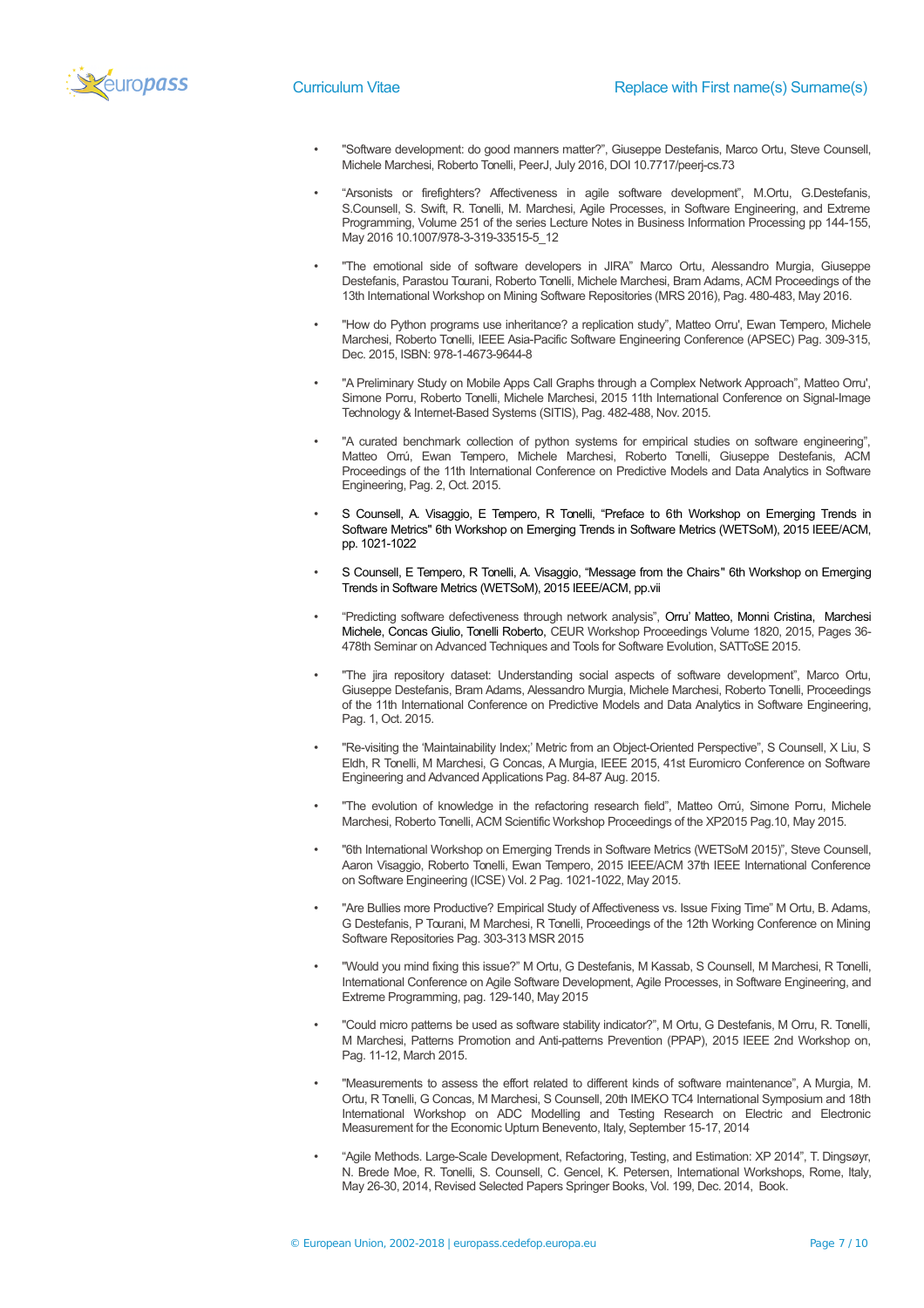

- "On the influence of maintenance activity types on the issue resolution time" A Murgia, G Concas, R Tonelli, M Ortu, S Demeyer, M Marchesi, IEEE Proceedings of the 10th International Conference on Predictive Models in Software Engineering, Pag. 12-21, Sep. 2014
- "Research Report", R Tonelli, 2014, http://www.dsf.unica.it/~roberto/report3.pdf
- "Clustering of defects in Java software systems" G Concas, C Monni, M Orrù, R Tonelli, Proceedings of the 5th International Workshop on Emerging Trends in Software Metrics, Pag. 59-65, June 2014.
- "System performance analyses through object-oriented fault and coupling prisms", A Murgia, R Tonelli, M Marchesi, G Concas, S Counsell, S Swift, Proceedings of the 5th ACM/SPEC international conference on Performance, 2014
- "Are Some Refactorings Attached to Fault-Prone Classes and Others to Fault-Free Classes?" S. Counsell, S Swift, A Murgia, R Tonelli, M Marchesi, G Concas, Agile Methods. Large-Scale Development, Refactoring, Testing, and Estimation 2014.
- "Refactoring Clustering in Java Software Networks" G Concas, C Monni, M Orru, M Ortu, R Tonelli, Agile Methods. Large-Scale Development, Refactoring, Testing, and Estimation, Vol 199, Lecture Notes in Business Information Processing p. 121-135, 2014
- "Are Refactoring Practices Related to Clusters in Java Software?" G Concas, C Monni, M Orrù, R.Tonelli, Agile Processes in Software Engineering and Extreme Programming, 269-276, 2014
- "Software Metrics in Agile Software: An Empirical Study" G Destefanis, S Counsell, G Concas, R Tonelli, Agile Processes in Software Engineering and Extreme Programming, 157-170, 2014
- "The fractal dimension of software networks as a global quality metric" I Turnu, G Concas, M.Marchesi, R Tonelli, Information Sciences 245, 290-303 2013
- "A study of the community structure of a complex software network" G Concas, C Monni, M Orru, R Tonelli, Emerging Trends in Software Metrics (WETSoM), 2013 4th International Conf. On .2013
- "Conditional-based refactorings and fault-proneness: an empirical study" S Counsell, M Gatrell, R Hierons, A Murgia, R Tonelli, M Marchesi, et al, Software Testing, Verification and Validation Workshops (ICSTW), 2013 IEEE .2013
- "Entropy of some CK metrics to assess object-oriented software quality" I Turnu, G Concas, M Marchesi, R Tonelli, International Journal of Software Engineering and Knowledge Engineering Vol. 23, 2013
- "Micro Patterns in Agile Software" G Concas, G Destefanis, M Marchesi, M Ortu, R Tonelli, Agile Processes in Software Engineering and Extreme Programming, 210-222 2013
- "Effects of the fermentation process on gas-cell size two-dimensional distribution and rheological characteristics of durum-wheat-based doughs" S Fois, C Fadda, R Tonelli, M Sanna, PP Urgeghe, T Roggio, P Catzeddu, Food Research International 49 (1), 193-200 2012
- "A case study of the use of Open Source CMS in Public Administrations" G Destefanis, R Tonelli, L Cocco, G Concas, M Marchesi, Web Systems Evolution (WSE), 2012 14th IEEE International Symposium on, 31-34 2012
- "Micro Pattern Fault-Proneness" G Destefanis, R Tonelli, E Tempero, G Concas, M Marchesi, Software Engineering and Advanced Applications (SEAA), 2012 38th EUROMICRO 2012
- "Onset of chaotic phase synchronization in complex networks of coupled heterogeneous oscillators" F Ricci, R Tonelli, L Huang, YC Lai, Physical Review E 86 (2), 027201 2012
- "Entropy of the degree distribution and object-oriented software quality", I Turnu, M Marchesi, R Tonelli, Proceedings of the 3rd International Workshop on Emerging Trends in Software Metrics. 2012
- "An empirical study of software metrics for assessing the phases of an agile project" G Concas, M Marchesi, G Destefanis, R Tonelli, International Journal of Software Engineering and Knowledge Engineering Vol. 22, N. 4 Pag. 525-548, 2012
- "Refactoring and its relationship with fan-in and fan-out: An empirical study" A Murgia, R Tonelli, M Marchesi, G Concas, S Counsell, J McFall, S Swift, Software Maintenance and Reengineering (CSMR), 2012 16th European Conference, 2012
- "An analysis of anti-micro-patterns effects on fault-proneness in large Java systems" G Destefanis, R Tonelli, G Concas, M Marchesi, Proceedings of the 27th Annual ACM Symposium on Applied Computing, 1251-1253 2012.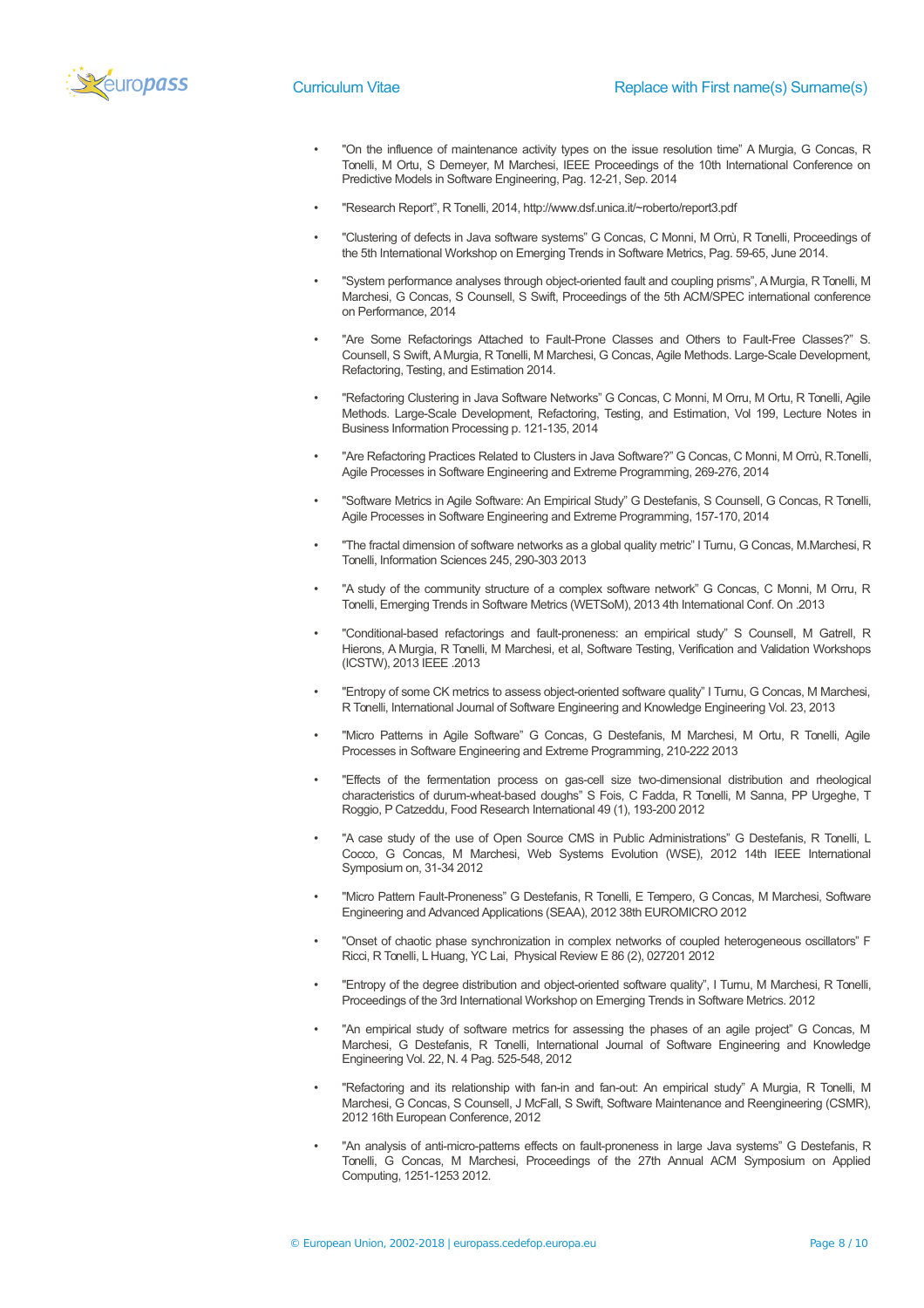

- "Power laws in software systems" R Tonelli, Universita'degli Studi di Cagliari 2012, Ph.D. Thesys.
- "Mixing SNA and classical software metrics for sub-projects analysis" R Tonelli, G Destefanis, Proceedings of 11th WSEAS International conference on Software Engineering, 2012
- "On the distribution of bugs in the eclipse system" G Concas, M Marchesi, A Murgia, R Tonelli, I Turnu, Software Engineering, IEEE Transactions on 37 (6), 872-877 2011.
- "An empirical study of refactoring in the context of FanIn and FanOut coupling" A Murgia, R Tonelli, S Counsell, G Concas, M Marchesi, Reverse Engineering (WCRE), 2011 18th Working Conference on, 372-376 2011
- "The fractal dimension metric and its use to assess object-oriented software quality" I Turnu, G Concas, M Marchesi, R Tonelli, Proceedings of the 2nd International Workshop on Emerging Trends in Software Metrics, 2011.
- "Effect of modified atmosphere packaging on Quality Index Method (QIM) scores of farmed gilthead seabream (Sparus aurata L.) at low and abused temperatures" M Campus, E Bonaglini, R.Cappuccinelli, MC Porcu, R Tonelli, T Roggio, Journal of food science 76 (3), S185-S191, 2011
- "Parameter-based refactoring and the relationship with fan-in/fan-out coupling" A Murgia, M.Marchesi, G Concas, R Tonelli, S Counsell, Software Testing, Verification and Validation Workshops (ICSTW), 2011 IEEE, 2011
- "Application of 2-D DIGE to formalin-fixed, paraffin-embedded tissues" A Tanca, D Pagnozzi, G Falchi, R Tonelli, S Rocca, T Roggio, S Uzzau, et al, Proteomics 11 (5), 1005-1011, 2011
- "Proteomic analysis of formalin-fixed, paraffin-embedded lung neuroendocrine tumor samples from hospital archives" A Tanca, MF Addis, D Pagnozzi, P Cossu-Rocca, R Tonelli, G Falchi, .et. Al Journal of proteomics 74 (3), 359-370, 2011
- "An analysis of SNA metrics on the Java Qualitas Corpus", R Tonelli, G Concas, M Marchesi, A Murgia, Proceedings of the 4th India Software Engineering Conference, 205-213, 2011
- "A modified Yule process to model the evolution of some object-oriented system properties" I Turnu, G Concas, M Marchesi, S Pinna, R Tonelli, Information Sciences 181 (4), 883-902, 2011
- "NMR analysis of seven selections of vermentino grape berry: metabolites composition and development" G Mulas, MG Galaffu, L Pretti, G Nieddu, L Mercenaro, R Tonelli, .et. Al, Journal of agricultural and food chemistry 59 (3), 793-802, 2011
- "Computing the fractal dimension-a global metrics for large software systems" G Concas, M Locci, M Marchesi, R Tonelli, I Turnu, Computational Intelligence and Software Engineering (CiSE), 2010
- "A machine learning approach for text categorization of fixing-issue commits on CVS", A Murgia, G Concas, M Marchesi, R Tonelli, Proceedings of the 2010 ACM-IEEE International Symposium on Empirical Software Engineering and Measurement, p. 6, 2010.
- "Assessing traditional and new metrics for object-oriented systems" G Concas, M Marchesi, A Murgia, S Pinna, R Tonelli, Proceedings of the 2010 ICSE Workshop on Emerging Trends in Software Metrics, 2010
- "Three algorithms for analyzing fractal software networks" M Locci, G Concas, R Tonelli, I Turnu, WSEAS Transactions on Information Science and Applications 7 (3), 371-380, 2010
- "Three efficient algorithms for implementing the preferential attachment mechanism in Yule-Simon Stochastic Process" R Tonelli, G Concas, M Locci, WSEAS Transactions on Information Science and Applications 7 (2), 176-185, 2010
- "An empirical study of social networks metrics in object-oriented software" G Concas, M Marchesi, A Murgia, R Tonelli, Advances in Software Engineering 2010, Vol. 2010.
- "Efficient implementation of the Yule-Simon stochastic process for modeling internet and software development activities" R Tonelli, G Concas, M Locci, Proceedings of the 9th WSEAS international conference on Applied computer Science, 2009
- "Empirical study on software metrics and issues in object oriented systems" A Murgia, G Concas, M Marchesi, S Pinna, R Tonelli, Emerging Trends in Software Metrics, 33, 2009
- "Empirical study of software quality evolution in open source projects using agile practices", A.Murgia, G Concas, R Tonelli, I Turnu, Proc. of the 1st International Symposium on Emerging Trends in Software